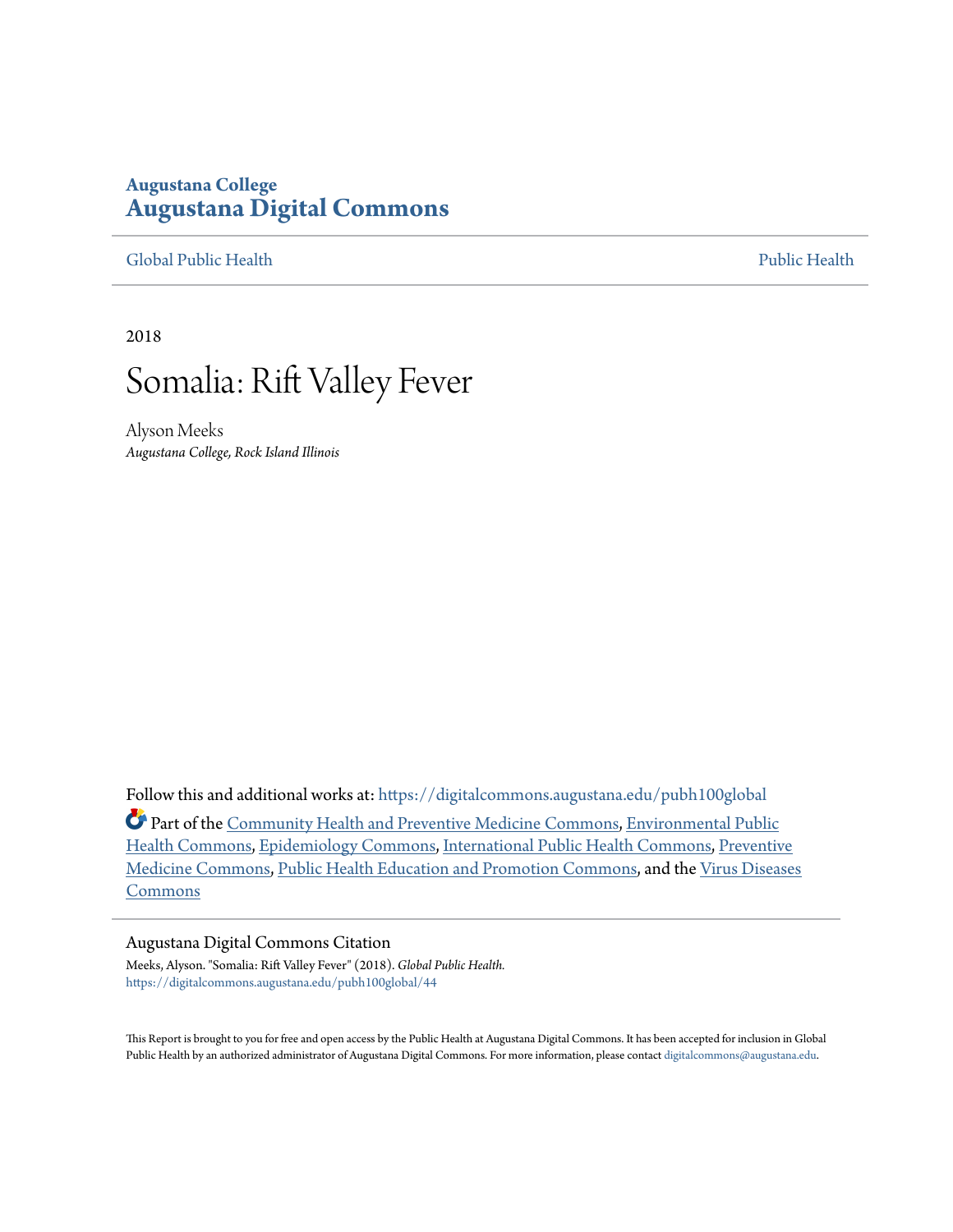# **Somalia: The Perfect Conditions for Rift Valley Fever**



### **Basic Information:**

Somalia is located on the head of the horn of Africa (pictured on the left). Although it has no major landmarks, Somalia boarders both the countries Kenya and Ethiopia. It borders the Indian Ocean and also the Gulf of Aden. Somalia, a nation in transition, has a population about 14.9 million people currently residing there. Of the population, about 32% lives in an urban area. It is estimated that the average age of the people of Somalia is about 16.6 years. Which is similar to the average ages of similar nations. Although it seems to progressive, Somalia is a developing nation that is still fighting to get it's government solidified.

### **Brief Governmental History:**

Somalia has had an unsteady government since before 1969. Throughout the years, they transitioned from military control to many different transitional governments until finally collapsing 1991. Between the years 1994 and 2004, the United States and other countries were able to help Somalia establish a transitional government that would turn some success. In 2012, the success of an established government took place through an indirect vote for a new federal parliament and president. In February of 2017, The Federal Government of Somalia held its first national election. There was a new federal parliament elected along with the new present,



**Rift Valley Fever Distribution Map** 

### **Figure 1: Africa; Somalia is highlighted red ([wikipedia.org/wiki/Geography\\_of\\_Somalia](http://wikipedia.org/wiki/Geography_of_Somalia))**

### **Perfect Weather for Dambos:**

Somalia's weather is generally hot year long, due to its close location to the equator. With each year comes the worry of excessively rainy seasons. This is due to the condition the wet weather causes. For example, studies were done in the year 2006 on rain patterns and how they affect the land and vegetation. It was found the the elevated rainfall caused an abundance of vegetation in the months September through December. This then caused flooding. Flooding in a warm location, like Somalia, leads to good conditions for dambo formations. Dambo formations are also a name for the habitats of mosquitos. These habitats are typically in low-lying areas. When the soil is flooded, the infected mosquito eggs laying dormant in the soil then hatch. This is how the virus Rift Valley Fever is spread to both animals and humans. Since rainfall can be predicted, looking at previous years rain weather patterns with the prediction of rain can help predict the outbreak of Rift Valley Fever. Even though Rift Valley Fever can be somewhat predicted by weather patterns, it does not lessen the heavy, negative impact that RVF has on Somalia. But some of the biggest problems Somalia faces come from problems rooted deep in the history of the country.

Somalia was imbalanced by the changing instability of their government for decades. This forced the population to individually find solutions to get off the streets or out of poverty instead of relying on the government. People lived in terrible conditions with little to no money or help. When many people are without homes and money, the maintaining sanitation is not a priority. All the combinations of the circumstances, from the government to the flooding season, make for the perfect conditions for an epidemic of many different diseases. Some of the diseases spreading throughout Somalia include: Typhoid fever, dengue, malaria, rabies, bacterial diarrhea, Hepatitis A and E, and Rift Valley fever. While none of these diseases are good for a nation in need of help. Rift Valley Fever is one of few diseases that the severity can be predicted by looking at weather patterns and prediction. But what makes RVF so unique is that while it can be predicted, it is still very hard to stop the spread of once the outbreak starts. RVF also infects animals. Once an animal is expected it cause an infertility rate



### **Somalia: At Risk for RVF:**

The map to the left pictures the continent of Africa and the countries within. The tan highlights countries where statistics are unknown. The green countries are countries that report few cases of Rift Valley Fever and have the disease isolated. The blue countries represent an epidemic outbreak of RVF. As you can see, Somalia is one of many countries largely affected by RVF outbreaks. One difference that sets Somalia apart is the lacking resources to deal with a Rift Valley Fever

**Figure 3: millions of people lost their home after the civil war began in Somalia in 1991. ([http://](http://www.bbc.com/news/world-africa-14094503) [www.bbc.com/news/world-africa-14094503\)](http://www.bbc.com/news/world-africa-14094503)**

### Alyson Meeks PBH 100 Page 1 of 2



Figure 2: RVF Risk Map [\(www.cdc.gov/vhf/](http://www.cdc.gov/vhf/rvf/resources/index.html) [rvf/resources/index.html\)](http://www.cdc.gov/vhf/rvf/resources/index.html)